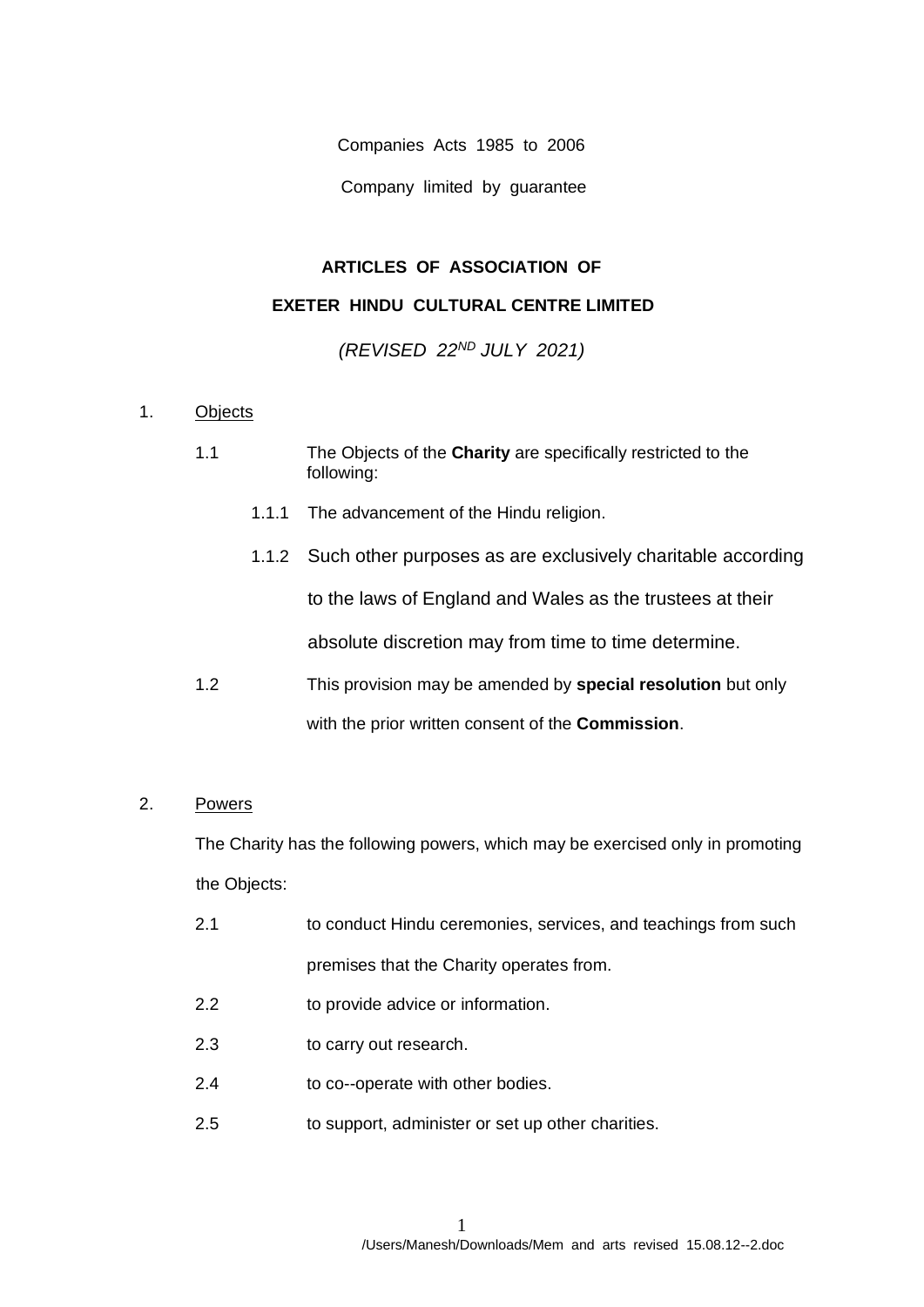- 2.6 to accept gifts and to raise funds (but not by means of **taxable trading**);;
- 2.7 to borrow money;;
- 2.8 to give security for loans or other obligations (but only in accordance with the

restrictions imposed by the **Charities Act**);;

- 2.9 to acquire or hire property of any kind;;
- 2.10 to let or dispose of property of any kind (but only in accordance with the

restrictions imposed by the Charities Act);;

- 2.11 to set aside funds for special purposes or as reserves against future expenditure;;
- 2.12 to deposit or invest its funds in any manner (but to invest only after obtaining such advice from a **financial expert** as the **Trustees** consider necessary and having regard to the suitability of investments and the need for

diversification);;

2.13 to delegate the management of investments to a financial expert, but only on

terms that:

(1) the investment policy is set down **in writing** for the financial expert by

the Trustees;;

- (2) timely reports of all transactions are provided to the Trustees;;
- (3) the performance of the investments is reviewed regularly with the Trustees::
- (4) the Trustees are entitled to cancel the delegation arrangement at any

time;;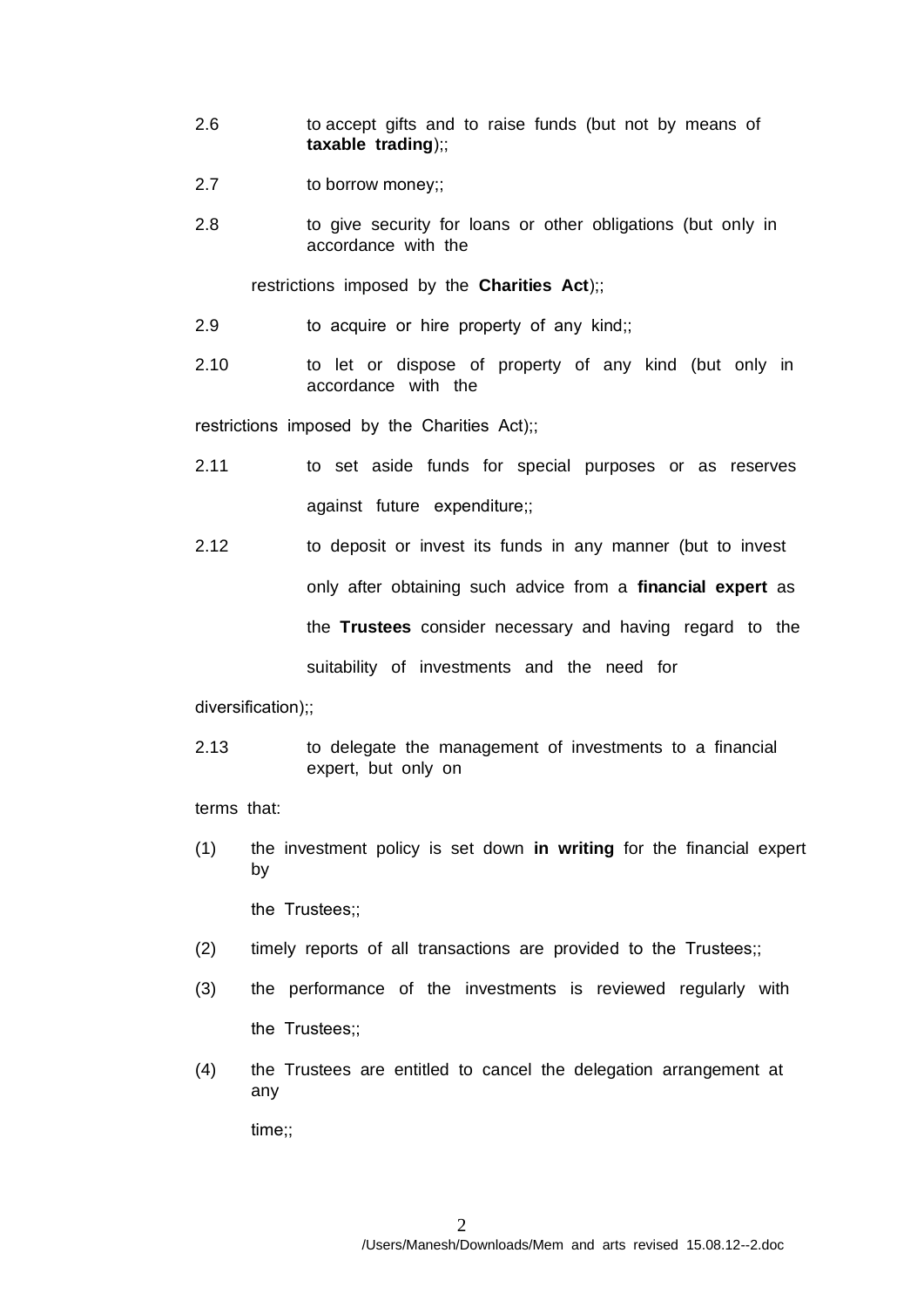(5) the investment policy and the delegation arrangement are reviewed at

least once a year;;

- (6) all payments due to the financial expert are on a scale or at a level which is agreed in advance and are notified promptly to the Trustees on receipt;; and
- (7) the financial expert must not do anything outside the powers of the

Charity;;

- 2.14 to arrange for investments or other property of the Charity to be held in the name of a **nominee company** acting under the direction of the Trustees or controlled by a financial expert acting under their instructions, and to pay any reasonable fee required;;
- 2.15 to deposit documents and physical assets with any company registered or

having a place of business in England or Wales as **custodian**, and to pay any reasonable fee required;;

2.16 to insure the property of the Charity against any foreseeable risk and take out

other insurance policies to protect the Charity when required;;

- 2.17 subject to **Article** 6.3, to employ paid or unpaid agents, staff or advisers;;
- 2.18 to enter into contracts to provide services to or on behalf of other bodies;;
- 2.19 to establish or acquire subsidiary companies;;
- 2.20 to do anything else within the law which promotes or helps to

promote the Objects.

3. The Trustees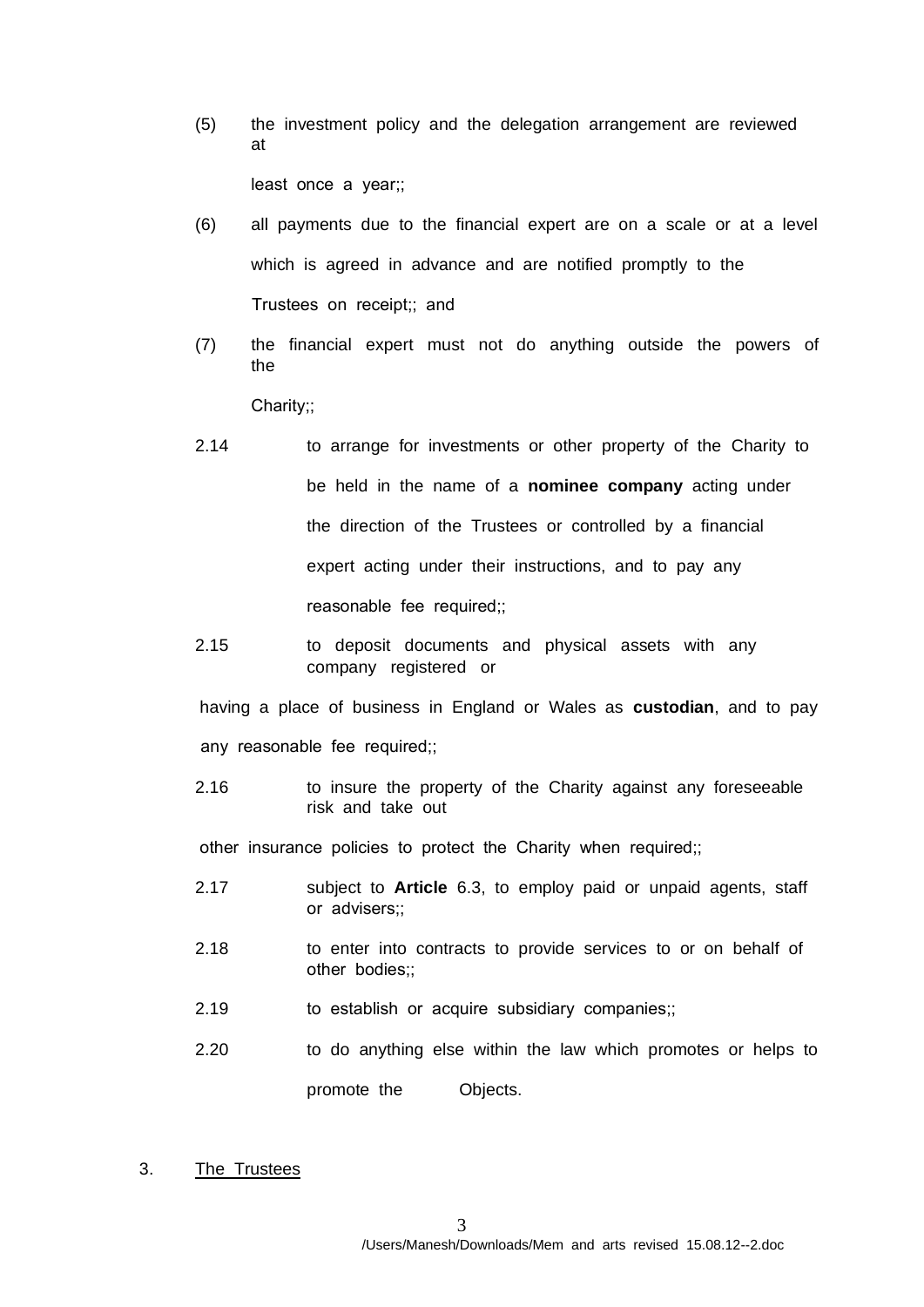- 3.1 The Trustees as **charity trustees** have control of the Charity and its property and funds.
- 3.2 The subscribers to the **Memorandum** (being the first **Members**) are also the first Trustees. Subsequent Trustees are elected by the Members or co--opted by the Trustees.
- 3.3 The Trustees when complete consist of at least three and not more than twelve persons who beingindividuals are over the age of 18, all of whom must support the Objects and attend the community centre at least 6 times per year.
- 3.4 A Trustee may not act as a Trustee unless he/she
- (1) is a Member;; and
- (2) has signed a written declaration of willingness to act as a charity

trustee of the Charity.

- 3.5 One third (or the number nearest one third) of the Trustees must retire at each **AGM**, those longest in office retiring first and the choice between any of equal service being made by drawing lots.
- 3.6 A retiring Trustee who is eligible under Article 3.3 may be reappointed.
- 3.7 A Trustee's term of office as such automatically terminates if he/she:
- (1) fails to attend the community centre at least six times per year*;;*
- (2) is disqualified under the Charities Act from acting as a charity trustee;;
- (3) is incapable, whether mentally or physically, of managing his/her own affairs;;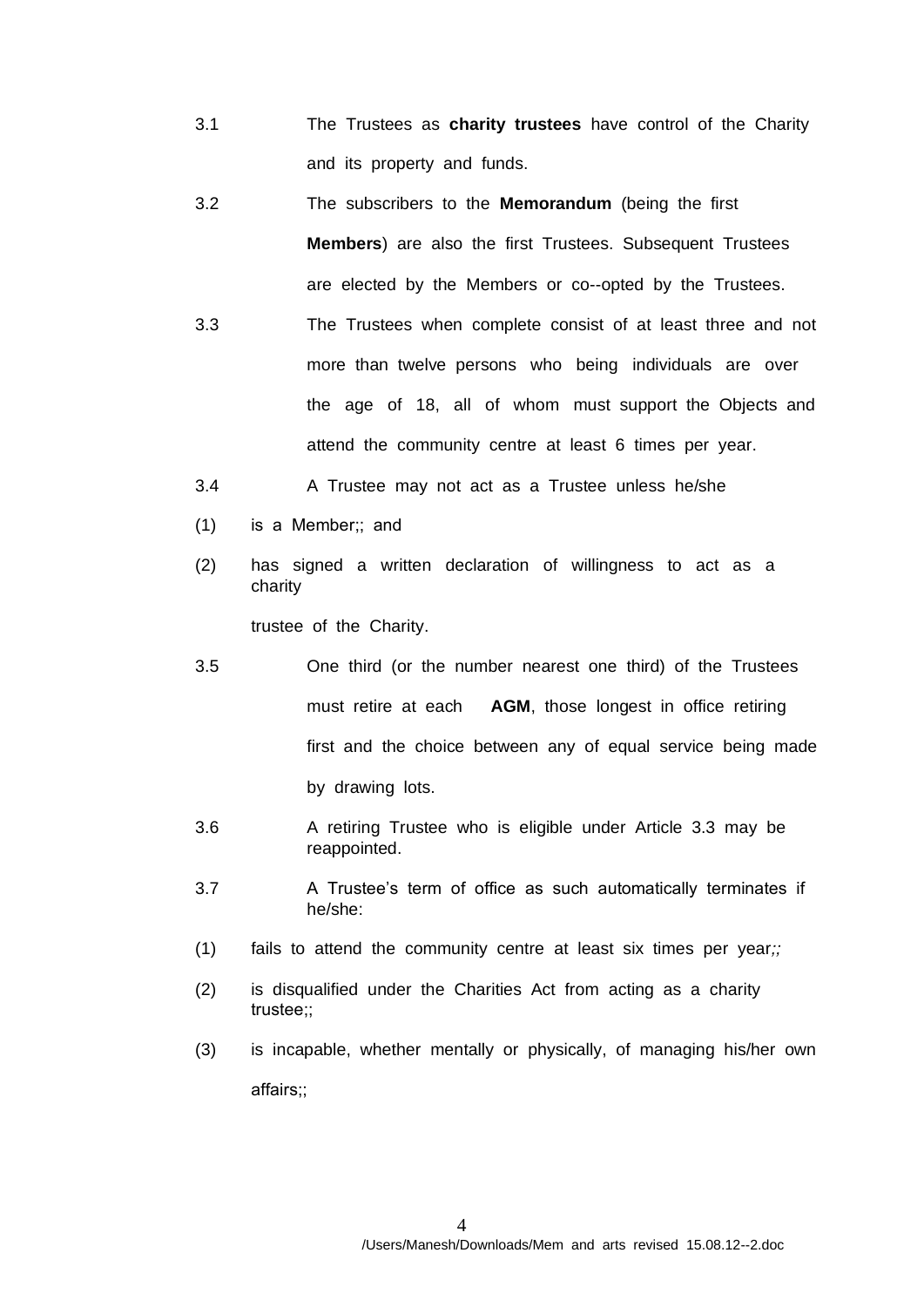- (4) is absent without permission from three consecutive meetings of the Trustees and is asked by a majority of the other Trustees to resign;; or
- (5) resigns by written notice to the Trustees (but only if at least two Trustees will remain in office);; or
- (6) is removed by the Members at a general meeting under the Companies Act.
- 3.8 The Trustees may at any time co--opt any individual who is eligible under Article 3.3 as a Trustee to fill a vacancy in their number or (subject to the maximum number permitted by Article 3.3) as an additional Trustee, but a co-opted Trustee holds office only until the next AGM.
- 3.9 A technical defect in the appointment of a Trustee of which the Trustees are

unaware at the time does not invalidate decisions taken at a meeting.

### 4. Trustees' proceedings

- 4.1 The Trustees must hold at least sixmeetings each year.
- 4.2 A quorum at a meeting of the Trustees is four Trustees.
- 4.3 A meeting of the Trustees may be held either in person or by suitable **electronic means** agreed by the Trustees in which all participants may communicate with all the other participants but at least one meeting in each year must be held in person.
- 4.4 The **Chairman** or (if the Chairman is unable or unwilling to do so) some other

Trustee chosen by the Trustees present presides at each meeting.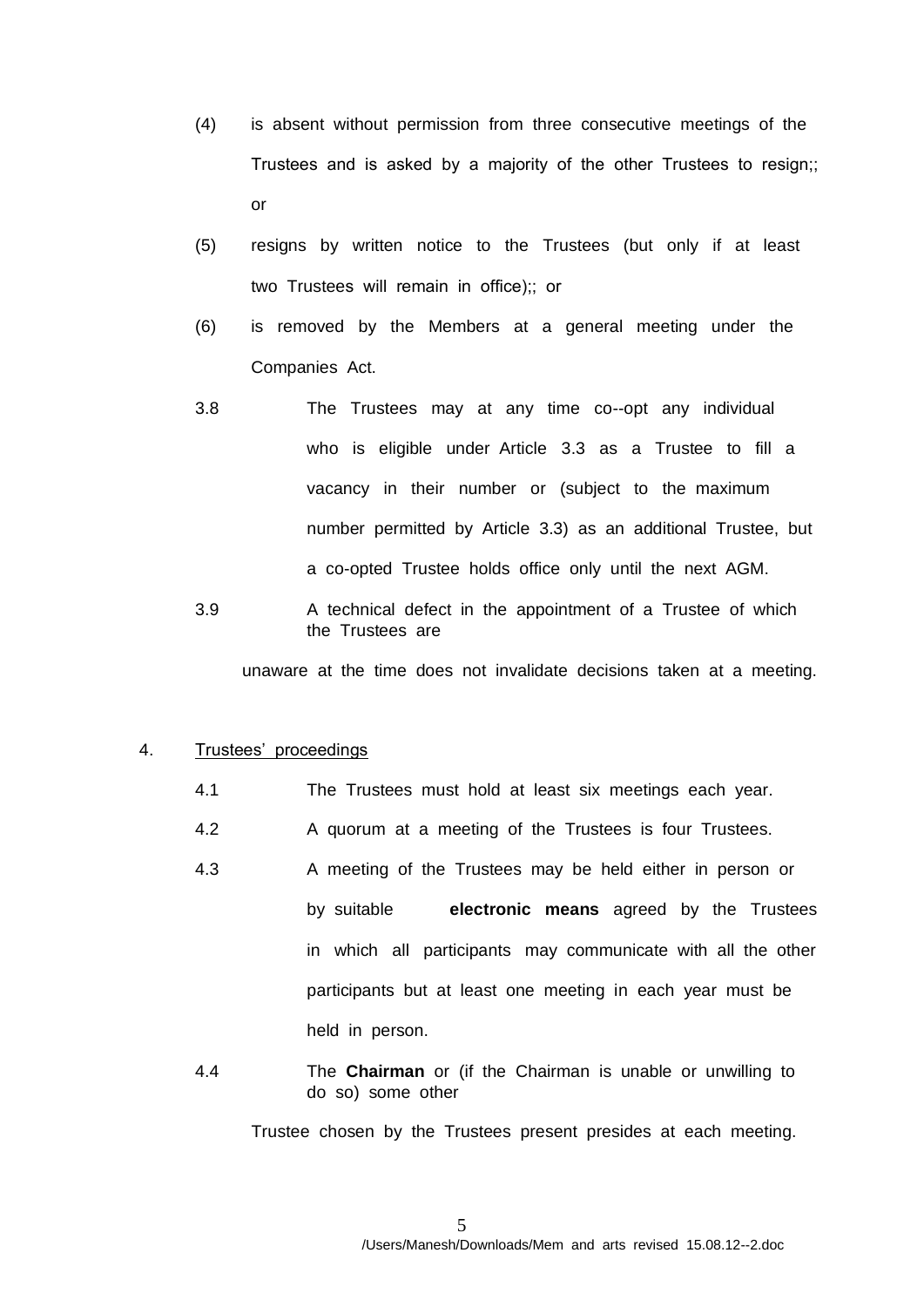- 4.5 Any issue may be determined by a simple majority of the votes cast at a meeting, but a resolution **in writing** agreed by all the Trustees (other than any Conflicted Trustee who has not been authorised to vote) is as valid as a resolution passed at a meeting. For this purpose the resolution may be contained in more than one document.
- 4.6 Every Trustee has one vote on each issue but, in case of equality of votes,

the chairman of the meeting has a second or casting vote.

4.7 A procedural defect of which the Trustees are unaware at the time does not invalidate decisions taken at a meeting.

# 5. Trustees' powers

The Trustees have the following powers in the administration of the Charity in their capacity as Trustees:

5.1 To appoint (and remove) any person (who may be a Trustee) to act as

**Secretary** in accordance with the **Companies Act**.

5.2 To appoint a Chairman, a Treasurer and other honorary officers from among

their number.

5.3 To delegate any of their functions to committees consisting of two or more individuals appointed by them. At least one member of every committee must be a Trustee and all proceedings of committees must be reported promptly to the Trustees.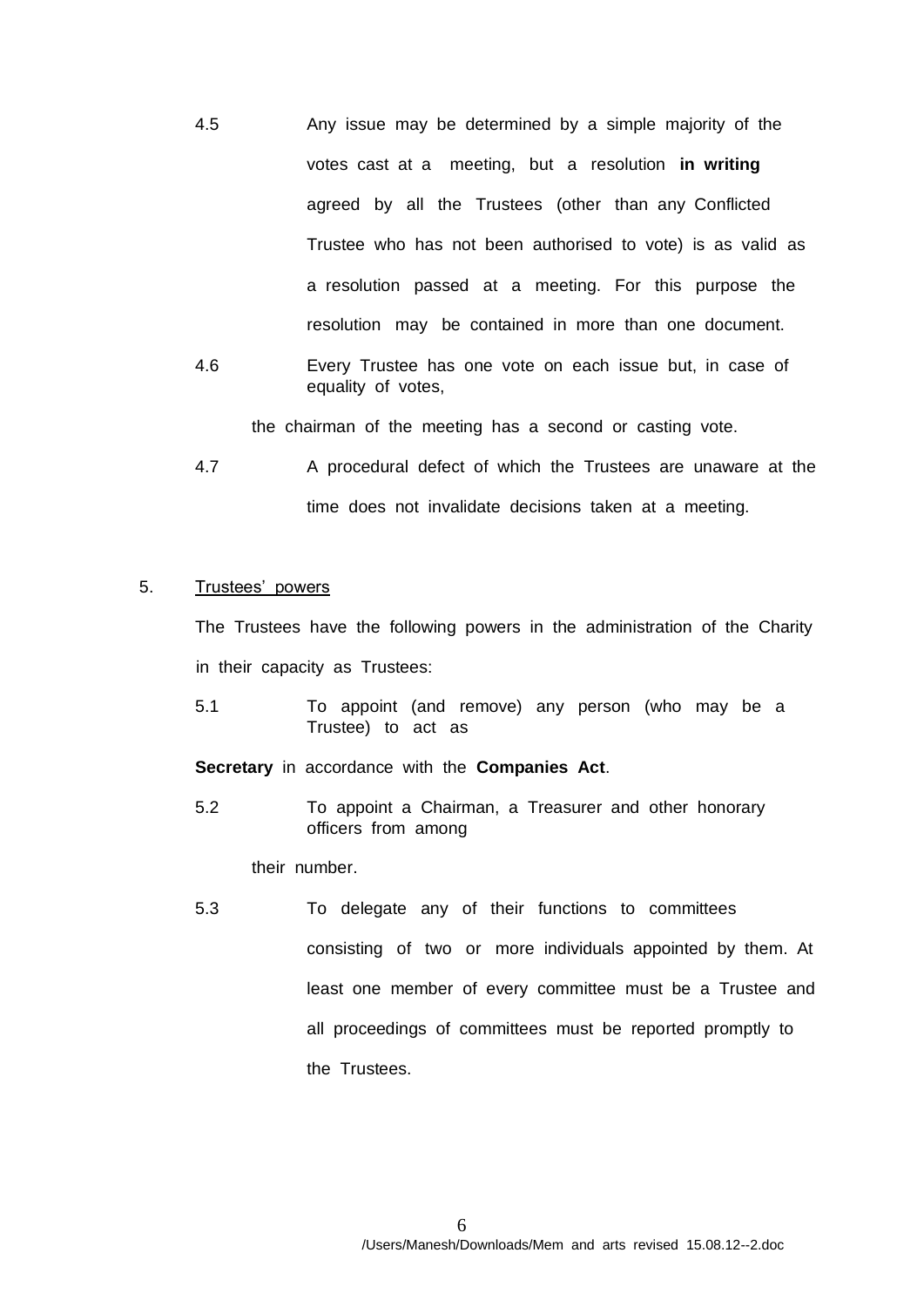- 5.4 To make standing orders consistent with the Memorandum, the Articles and the Companies Act to govern proceedings at general meetings.
- 5.5 To make rules consistent with the Memorandum, the Articles and the Companies Act to govern their proceedings and proceedings of committees.
- 5.6 To make regulations consistent with the Memorandum, the Articles and the Companies Act to govern the administration of the Charity and the use of its seal (if any).
- 5.7 To establish procedures to assist the resolution of disputes or differences

within the Charity.

- 5.7a No matter brought to a decision by a majority of the trustees may not be re-introduced for discussion or review for a minimum of six months following the making of the decision.
	- 5.8 To exercise any powers of the Charity which are not reserved to the Members.
- 6. Benefits and Conflicts
	- 6.1 The property and funds of the Charity must be used only for promoting the Objects and do not belong to the Members but:
		- (1) Members who are not Trustees or **Connected Persons** may be employed by or enter into contracts with the Charity and receive reasonable payment for goods or services supplied;; and,

Subject to compliance with Article 6.4:

(2) Members, Trustees and Connected Personsmay be paid interest at a reasonable rate on money lent to the Charity;;

7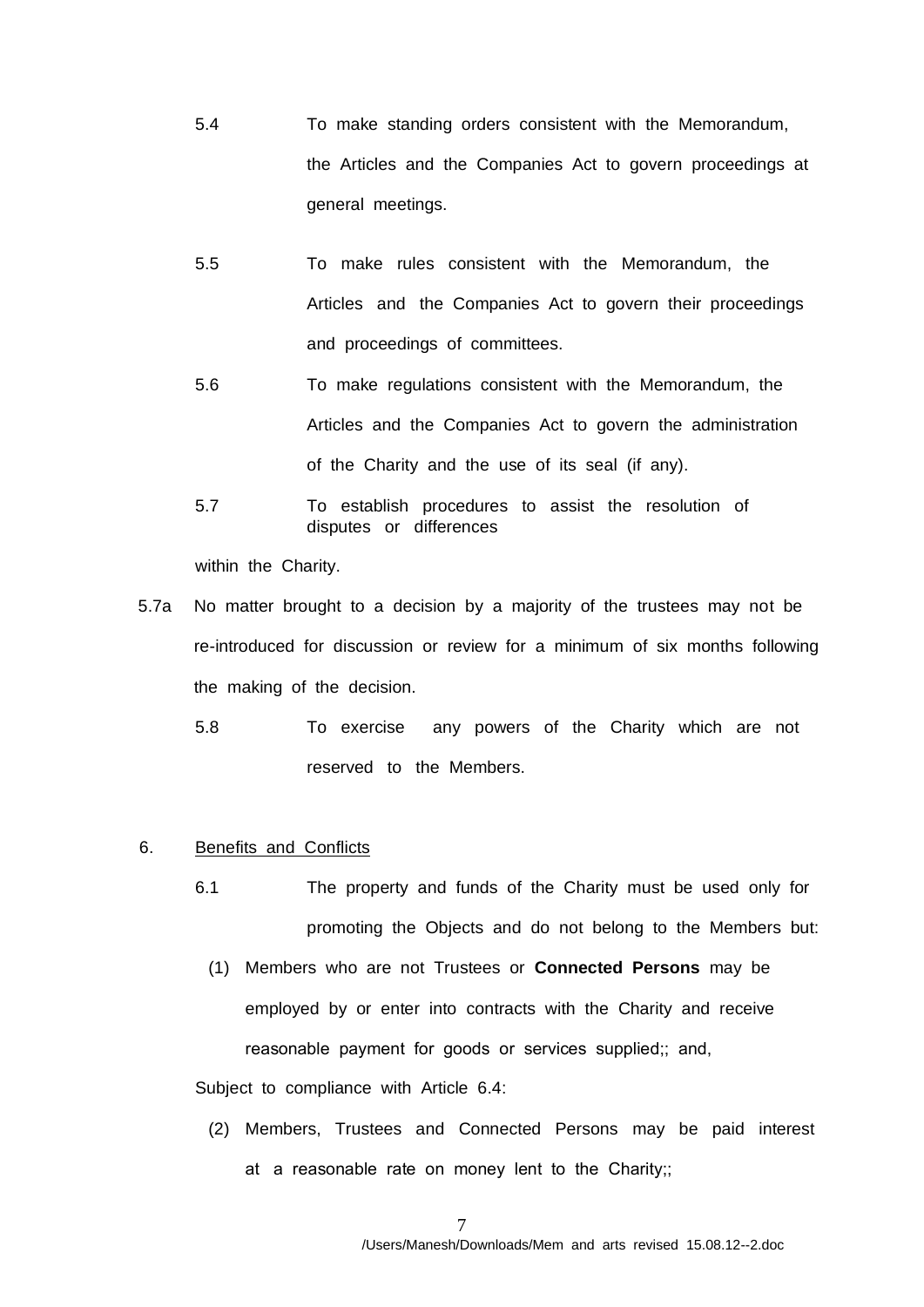(3) Members, Trustees and Connected Persons may be paid a reasonable rent

or hiring fee for property let or hired to the Charity;; and

- (4) Individual Members, Trusteesand Connected Persons may receive charitable benefits on the same terms as any other members of the beneficial class.
- 6.2 A Trustee must not receive any payment of money or other **material benefit**

(whether directly or indirectly) from the Charity except:

- (1) as mentioned in Articles 6.1 or 6.3;;
- (2) reimbursement of reasonable out--of--pocket expenses (including hotel and travel costs) actually incurred in running the Charity;;
- (3) the benefit of **indemnity insurance** as permitted by the Charities Act:: (4) an indemnity in respect of any liabilities properly incurred in running

 the Charity (including the costs of a successful defence to criminal

proceedings);;

(5) in exceptional cases, other payments or benefits (but only with the written consent of the Commission in advance and where

required by the Companies Act the approval or affirmation of the Members).

6.3 No Trustee or Connected Person may be employed by the Charity except in accordance with Article 6.2(5), but any Trustee or Connected Person may enter into a written contract with the Charity, as permitted by the Charities Act, to supply goods or services in return for a payment or other material benefit but only if: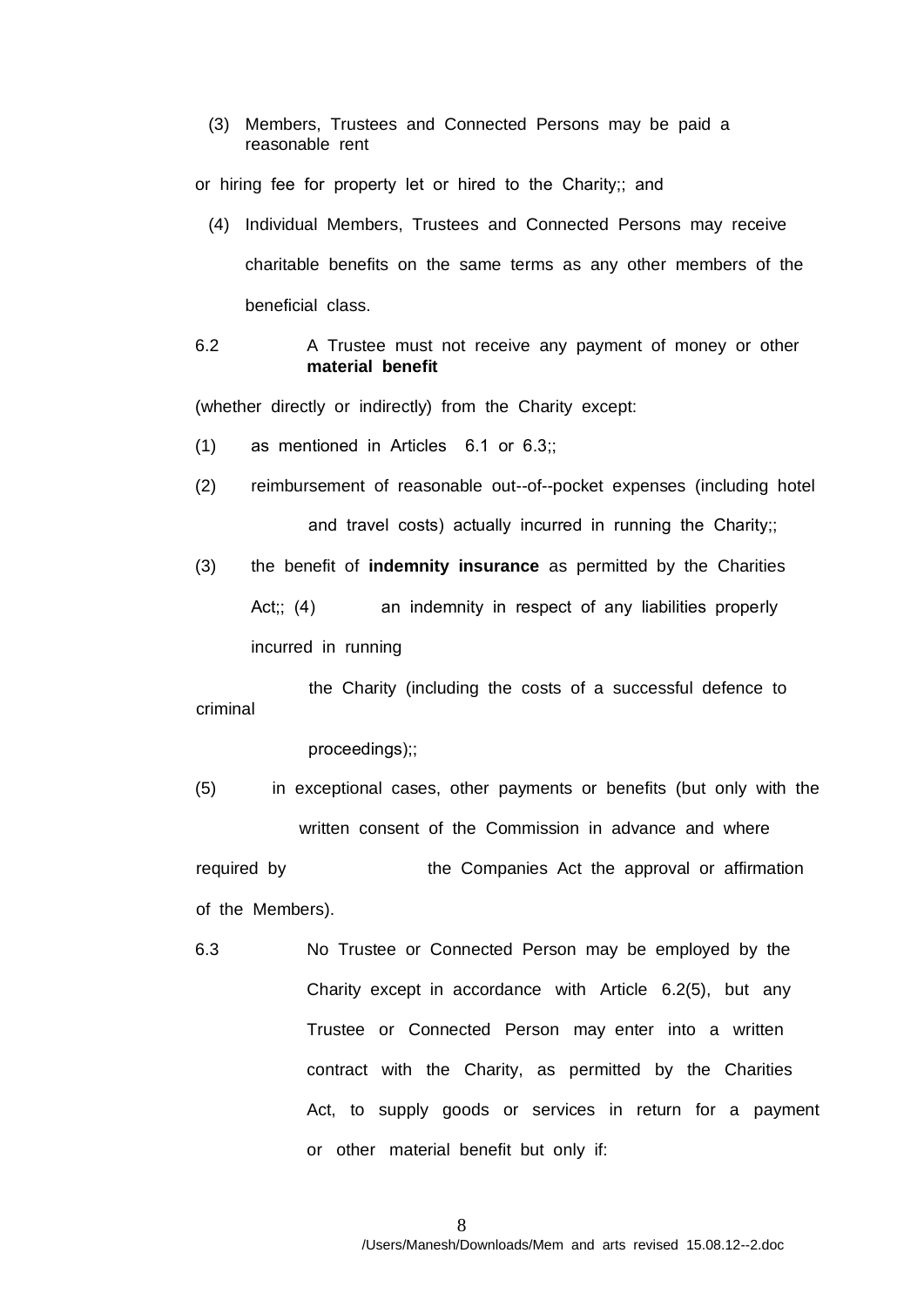- (1) the goods or services are actually required by the Charity, and the Trustees decide that it is in the best interests of the Charity to enter into such a contract;;
- (2) the nature and level of the remuneration is no more than is reasonable in relation to the value of the goods or services and is set in accordance with the procedure in Article 6.4;; and
- (3) no more than *half* of the Trustees are subject to such a contract in any

financial year.

6.4 Subject to Clause 6.5, any Trustee who becomes a **Conflicted Trustee** in

relation to any matter must:

- (1) declare the nature and extent of his or her interest before discussion begins on the matter;;
- (2) withdraw from the meeting for that item after providing any information requested by the Trustees;;
- (3) not be counted in the quorum for that part of the meeting;; and
- (4) be absent during the vote and have no vote on the matter.
- 6.5 When any Trustee is a Conflicted Trustee, the Trustees who are not Conflicted

 Trustees, if they form a quorum without counting the Conflicted Trustee and

are satisfied that it is in the best interests of the Charity to do so,

may by

resolution passed in the absence of the Conflicted Trustee authorise

the

Conflicted Trustee, notwithstanding any conflict of interest or duty which

has

arisen or may arise for the Conflicted Trustee, to: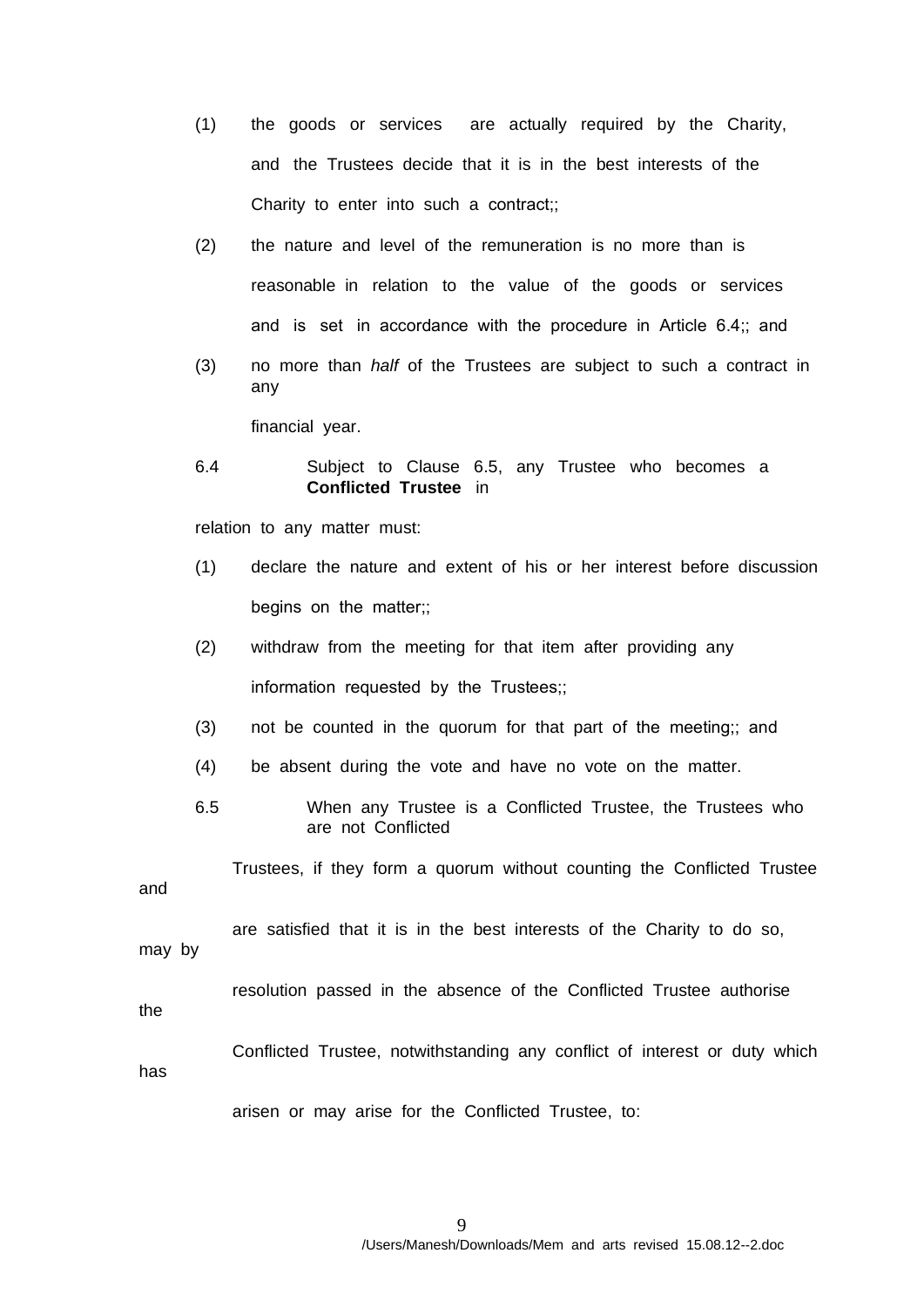- (1) continue to participate in discussions leading to the making of a decision and/or to vote, or
- (2) disclose to a third party information confidential to the Charity, or
- (3) take any other action not otherwise authorised which does not involve the receipt by the Conflicted Trustee or a Connected Person of any payment or material benefit from the Charity or
- (4) refrain from taking any step required to remove the conflict.
- 6.6 This provision may be amended by special resolution but, where the result

 would be to permit any material benefit to a Trustee or Connected Person, only with the prior written consent of the Commission.

# 7. Records and Accounts

- 7.1 The Trustees must comply with the requirements of the Companies Act and of the Charities Act as to keeping records, the audit or independent examination of accounts and the preparation and transmission to the Registrar of Companies and the Commission of information required by law including:
	- (1) annual returns;;
	- (2) annual reports;; and
	- (3) annual statements of account.
- 7.2 The Trustees must also keep records of:
- (1) all proceedings at meetings of the Trustees;;
- (2) all resolutions in writing;;
- (3) all reports of committees;; and
- (4) all professional advice obtained.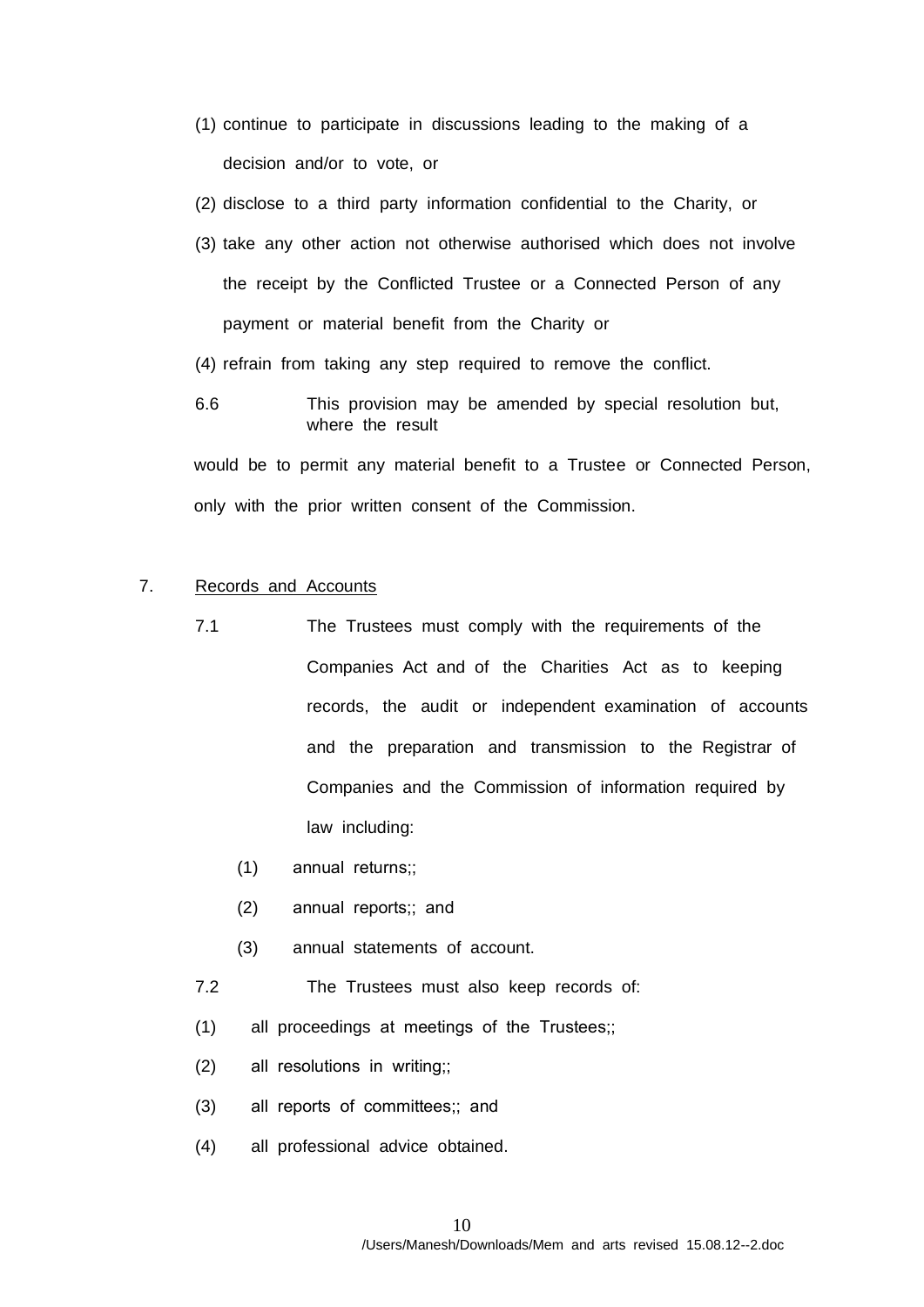7.3 Accounting records relating to the Charity must be made available for

 inspection by any Trustee at any time during normal office hours and may be made available for inspection by Members who are not Trustees if the Trustees

so decide.

7.4 A copy of the Charity's **constitution** and latest available statement of account must be supplied on request to any Trustee. Copies of the latest accounts must also be supplied in accordance with the Charities Actto any other person who makes a written request and pays the Charity's reasonable costs.

### 8. Membership

- 8.1 The Charity must maintain a register of Members.
- 8.2 The subscribers to the Memorandum are the first Members.
- 8.3 **Membership** is open to any person interested in furthering the Objects and approved by the Trustees*.*
- 8.4 The form and the procedure for applying for Membership is to be prescribed by the Trustees.
- 8.5 Membership is not transferable.
- 8.6 The Trustees may establish different classes of Members and recognise one or more classes of supporters who are not Members (but who may nevertheless be termed 'members') and set out their respective rights and obligations.

### 9. General Meetings

9.1 Members are entitled to attend general meetings in person or by proxy (but only if the appointment of a proxy is in

11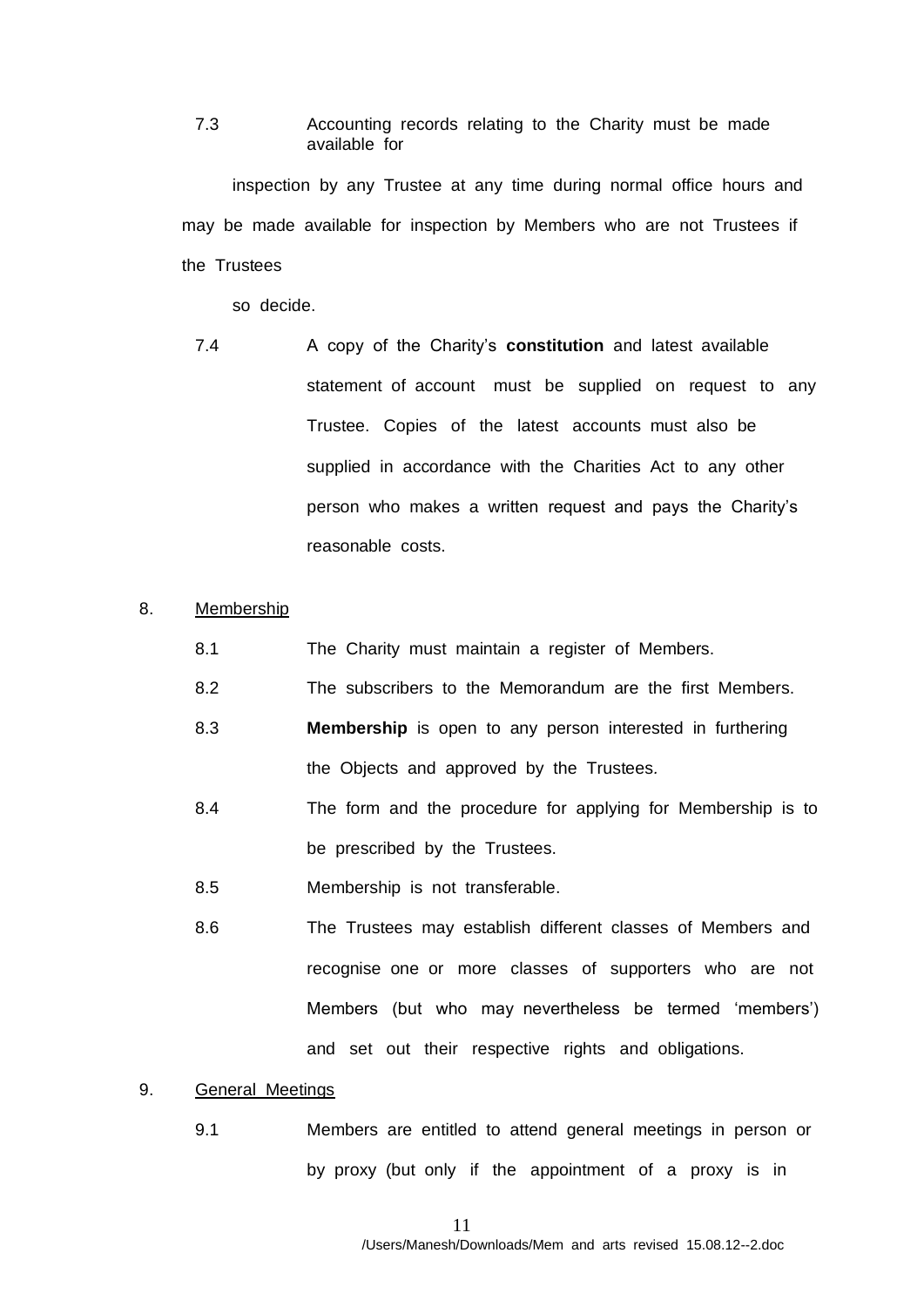writing and notified to the Charity before the commencement of the meeting).

- 9.2 General meetings are called on at least 14 and not more than 28 **clear days'** written notice indicating the business to be discussed and (if a special resolution is to be proposed) at least 28 clear days' written notice setting out the terms of the proposed special resolution.
- 9.3 There is a quorum at a general meeting if the number of Members present in

person or by proxy is at least two.

9.4 The chairman at a general meeting is elected by the Members present in

 person or by proxy in his/her personal capacity as a Member and not as proxy for another Member.

9.5 Except where otherwise provided by the Articles or the Companies Act, every

issue is decided by **ordinary resolution**.

- 9.6 Every Member present in person or by proxy has one vote on each issue.
- 9.7 Except where otherwise provided by the Articles or the

Companies Act, a written resolution (whether an ordinary or

aspecial resolution) is as valid as an equivalent resolution

passed at a general meeting. For this purpose the written

resolution may be set out in more than one document.

9.8 Except at first, the Charity must hold an **AGM** in every year. The first AGM

must be held within 18 months after the Charity's incorporation.

- 9.9 Members must annually at the AGM:
- (1) receive the accounts of the Charity for the previous **financial year**;;

12 /Users/Manesh/Downloads/Mem and arts revised 15.08.12--2.doc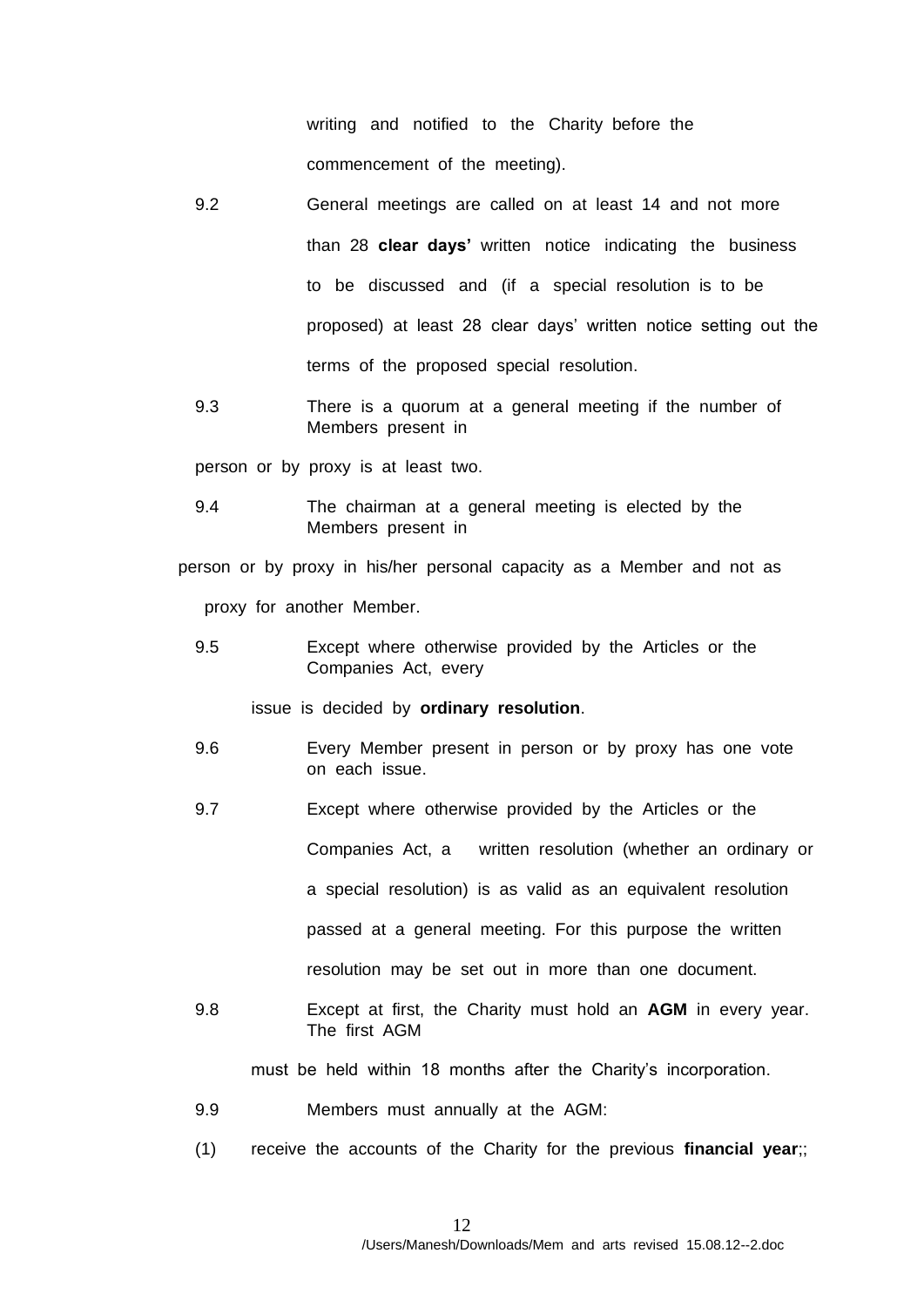- (2) receive a written report on the Charity's activities;;
- (3) be informed of the retirement of those Trustees who wish to retire or

who are retiring by rotation;;

- (4) elect Trustees to fill the vacancies arising;;
- (5) appoint reporting accountants or auditors for the Charity;;
- 9.10 Members may also from time to time
- (1) confer on any individual (with his/her consent) the honorary title of Patron, President or Vice--President of the Charity;; and
- (2) discuss and determine any issues of policy or deal with any other business put before them by the Trustees.
- 9.11 A general meeting may be called by the Trustees at any time and must be called within 21 days of a written request from one or more Trustees (being Members), at least 10% of the Membership or (where no general meeting has been held within the last year) at least 5% of the Membership.
- 9.12 A technical defect in the appointment of a Member of which the Members are unaware at the time does not invalidate a decision taken at a general meeting or a Written Resolution.

### 10. Limited Liability

The liability of Members is limited.

#### 11. Guarantee

Every Member promises, if the Charity is dissolved while he/she remains a Member or within one year after he/she ceases to be a member, to pay up to

£1 towards: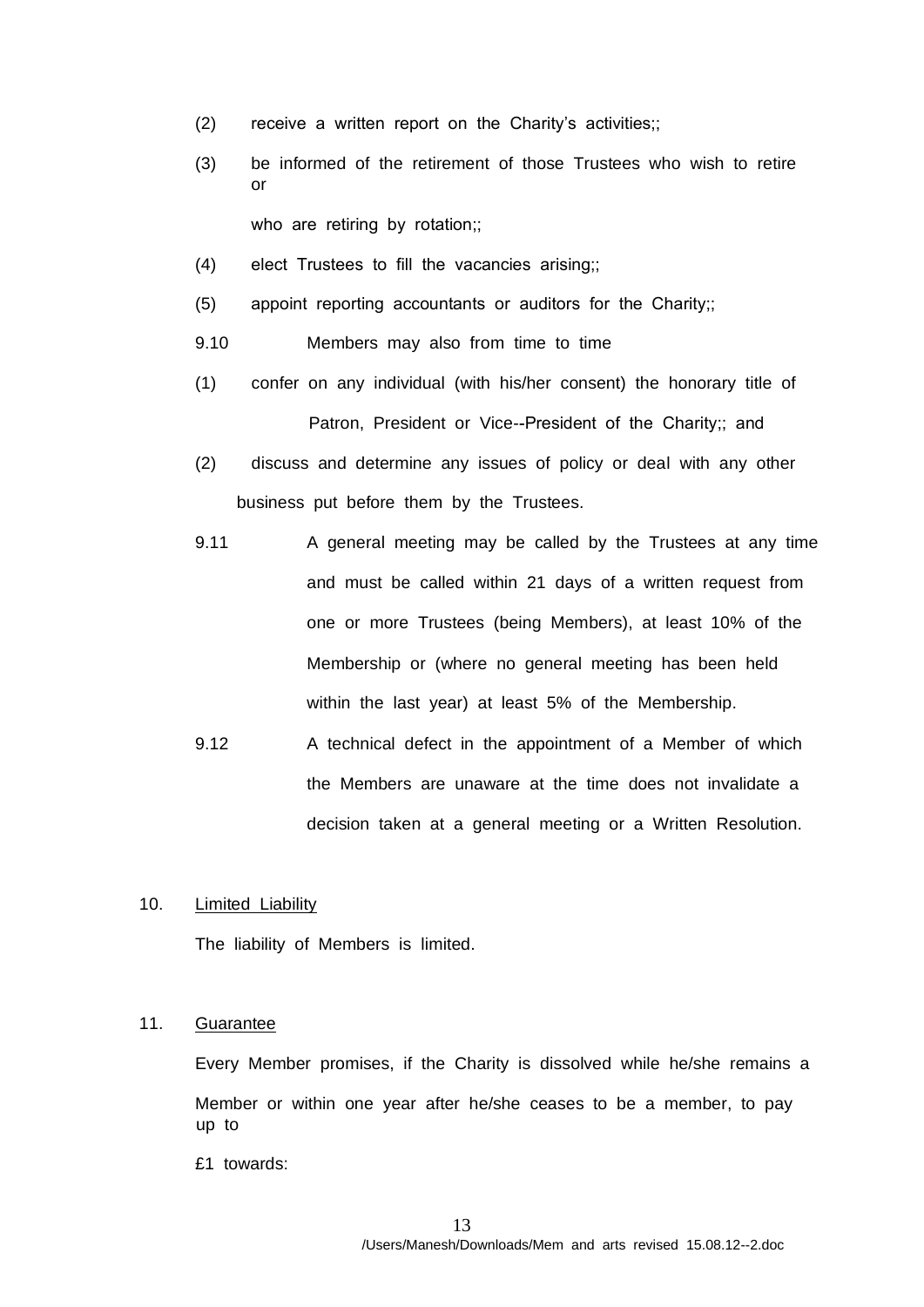- 11.1 payment of those debts and liabilities of the Charity incurred before he/she ceased to be a Member;;
- 11.2 payment of the costs, charges and expenses of winding up;; and
- 11.3 the adjustment of rights of contributors among themselves.

### 12. Communications

12.1 Notices and other documents to be served on Members or Trusteesunder the

Articles or the Companies Act may be served:

- $(1)$  by hand:
- $(2)$  by post;;
- (3) by suitable electronic means;; or
- (4) through publication in the Charity's newsletter or on the Charity's website.
- 12.2 The only address at which a Member is entitled to receive notices sent by post is an address in the U.K. shown in the register of Members.
- 12.3 Any notice given in accordance with these Articles is to be treated for all purposes as having been received:
- (1) 24 hours after being sent by electronic means, posted on the Charity's website or delivered by hand to the relevant address;;
- (2) two clear days after being sent by first class post to that address;;
- (3) three clear days after being sent by second class or overseas post to

that address;;

(4) immediately on being handed to the recipient personally;; or, if earlier,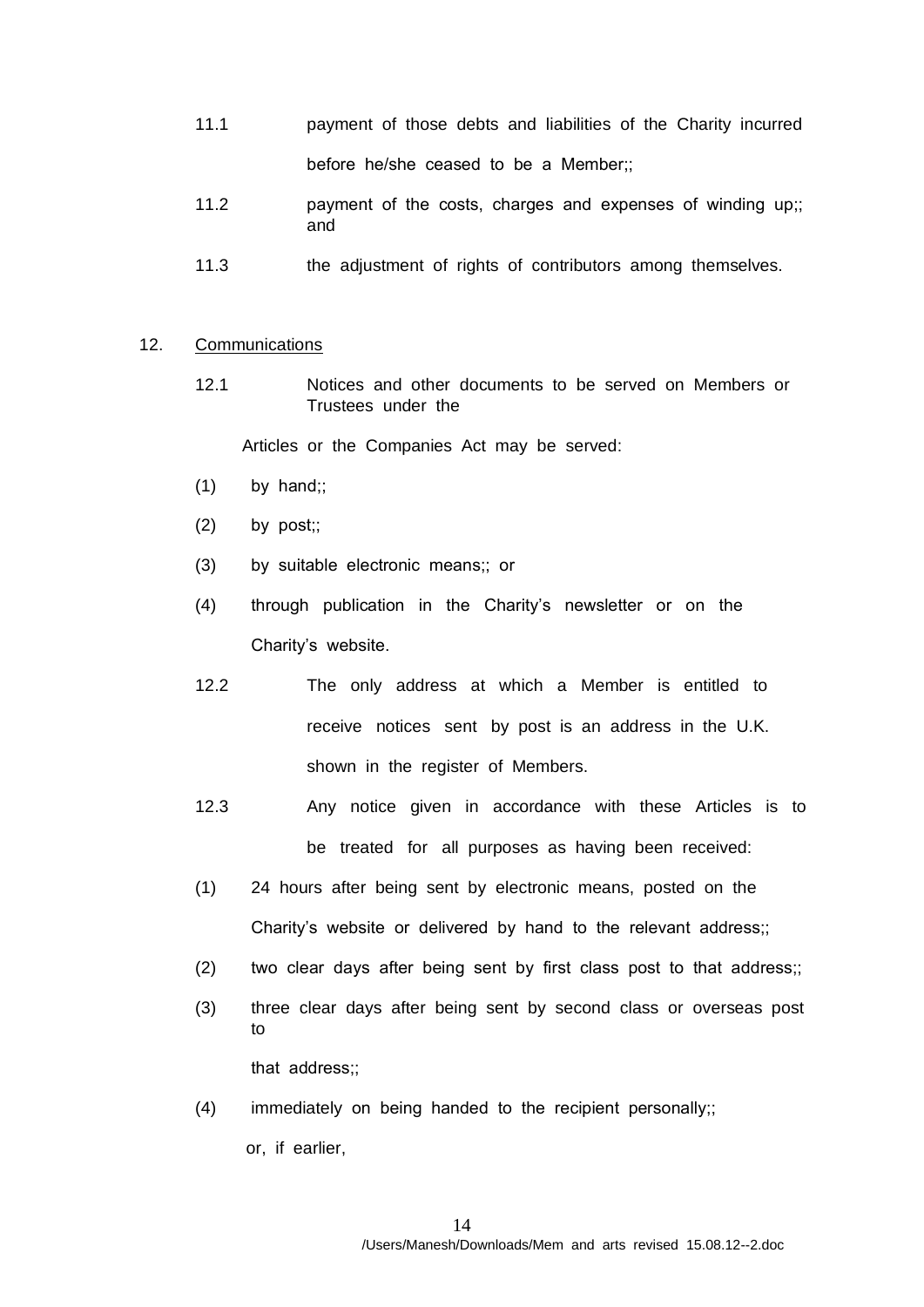- (5) as soon as the recipient acknowledges actual receipt.
- 12.4 A technical defect in service of which the Trustees are unaware at the time does not invalidate decisions taken at a meeting.
- 13. Dissolution
	- 13.1 If the Charity is dissolved, the assets (if any) remaining after providing for all

its liabilities must be applied in one or more of the following ways:

(1) by transfer to one or more other bodies established for exclusively

charitable purposes within, the same as or similar to the Objects;;

(2) directly for the Objects or for charitable purposes which are

within or similar to the Objects::

(3) in such other manner consistent with charitable status as the

Commission approves in writing in advance.

- 13.2 A final report and statement of account must be sent to the Commission.
- 13.3 This provision may be amended by special resolution but only with the prior

written consent of the Commission.

### 14. Interpretation

14.1 The Articles are to be interpreted without reference to the model articles

under the Companies Act, which do not apply to the Charity.

14.2 In the Articles, unless the context indicates another meaning:

'**AGM**' means an annual general meeting of the Charity;;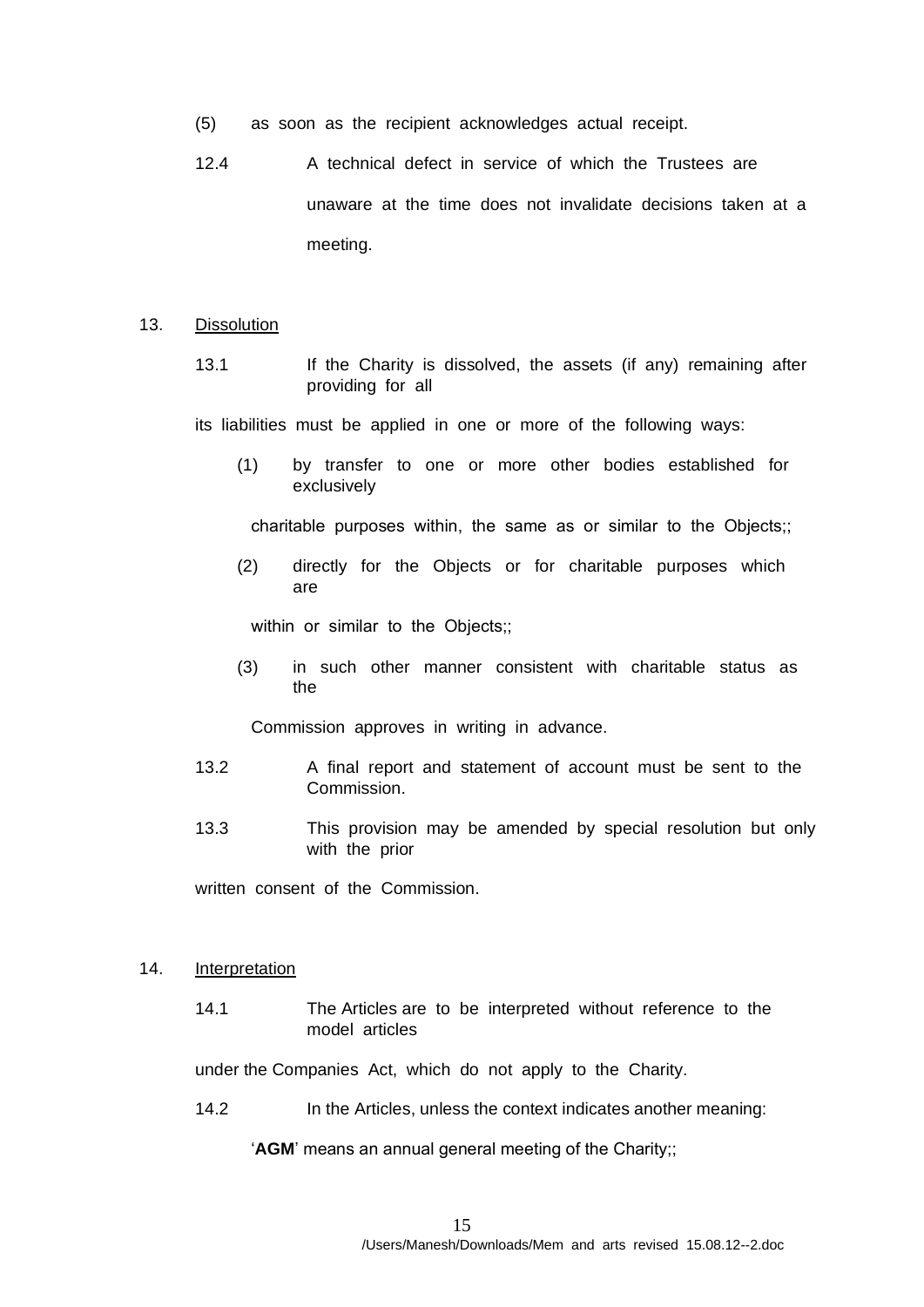'**the Articles**' means the Charity's Articles of Association and 'Article' refers to a particular Article;;

'**Chairman**' means the chairman of the Trustees;;

'**the Charity**' means the company governed by the Articles;;

'**the Charities Act**' means the Charities Acts 1992 to 2006**;;** 

'**charity trustee**' has the meaning prescribed by the Charities Act**;;**  '**clear day**' does not include the day on which notice is given or the day of the meeting or other event;;

'**the Commission**' means the Charity Commission for England and

Wales or any body which replaces it;;

'**the Companies Act**' means the Companies Acts 1985 to 2006;; '**Conflicted Trustee**' means a Trustee in respect of whom a conflict of interest arises or may reasonably arise because the Conflicted Trustee or a Connected Person is receiving or stands to receive a benefit (other than payment of a premium for indemnity insurance) from the Charity, or has some separate interest or duty in a matter to be decided, or in relation to information which is confidential to the Charity;;

 '**Connected Person**' means, in relation to a Trustee, a person with whomthe Trustee shares a common interest such that he/she may reasonably be regarded as benefiting directly or indirectly from any material benefit received by that person, being either a member of the Trustee's family or household or a person or body who is a business associate of the Trustee, and (for the avoidance of doubt) does not include a company with which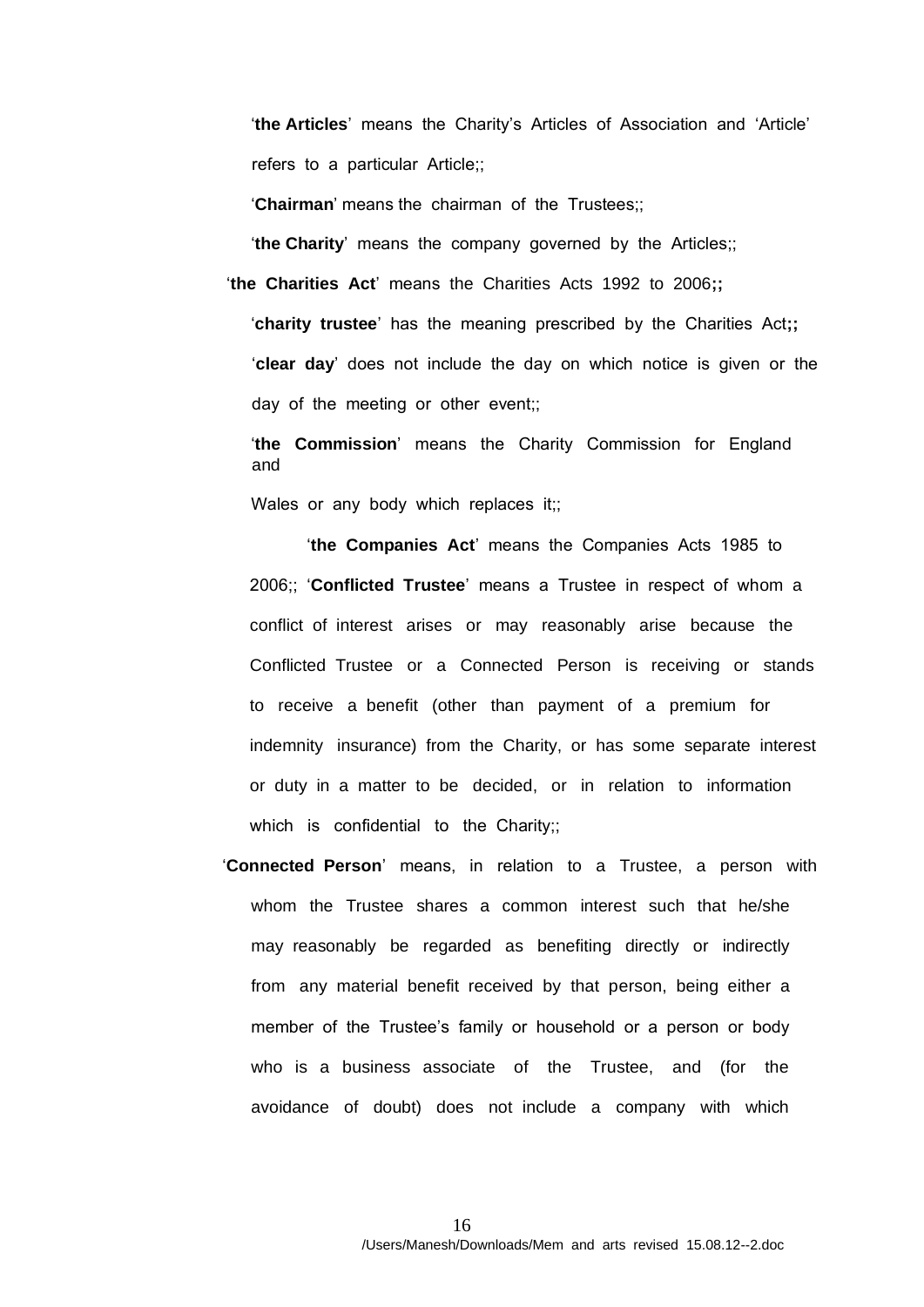the Trustee's only connection is an interest consisting of no more than 1% of the voting rights;;

'**constitution**' means the Memorandum and the Articles and any special resolutions relating to them;;

'**custodian**' means a person or body who undertakes safe custody of assets or of documents or records relating to them;;

'**electronic means**' refers to communications addressed to specified individuals by telephone, fax or email or, in relation to meetings, by telephone conference call or video conference;;'**financial expert**' means an individual, company or **firm** who is authorised to give investment advice under the Financial Services and Markets Act 2000;;

'**financial year**' means the Charity's financial year;;

'**firm**' includes a limited liability partnership;;

'**indemnity insurance**' means insurance against personal liability incurred by any Trustee for an act or omission which is or is alleged to be a breach of trust or breach of duty, unless the act or omission amounts to a criminal offence or the Trustee concerned knew that, or was reckless whether, the act or omission was a breach of trust or breach of duty;; '**material benefit**' means a benefit, direct or indirect, which may not be financial but has a monetary value:

'**Member**' and '**Membership**' refer to company Membership of the

Charity;;

'**Memorandum**' means the Charity's Memorandum of Association;; '**month**' means calendar month;;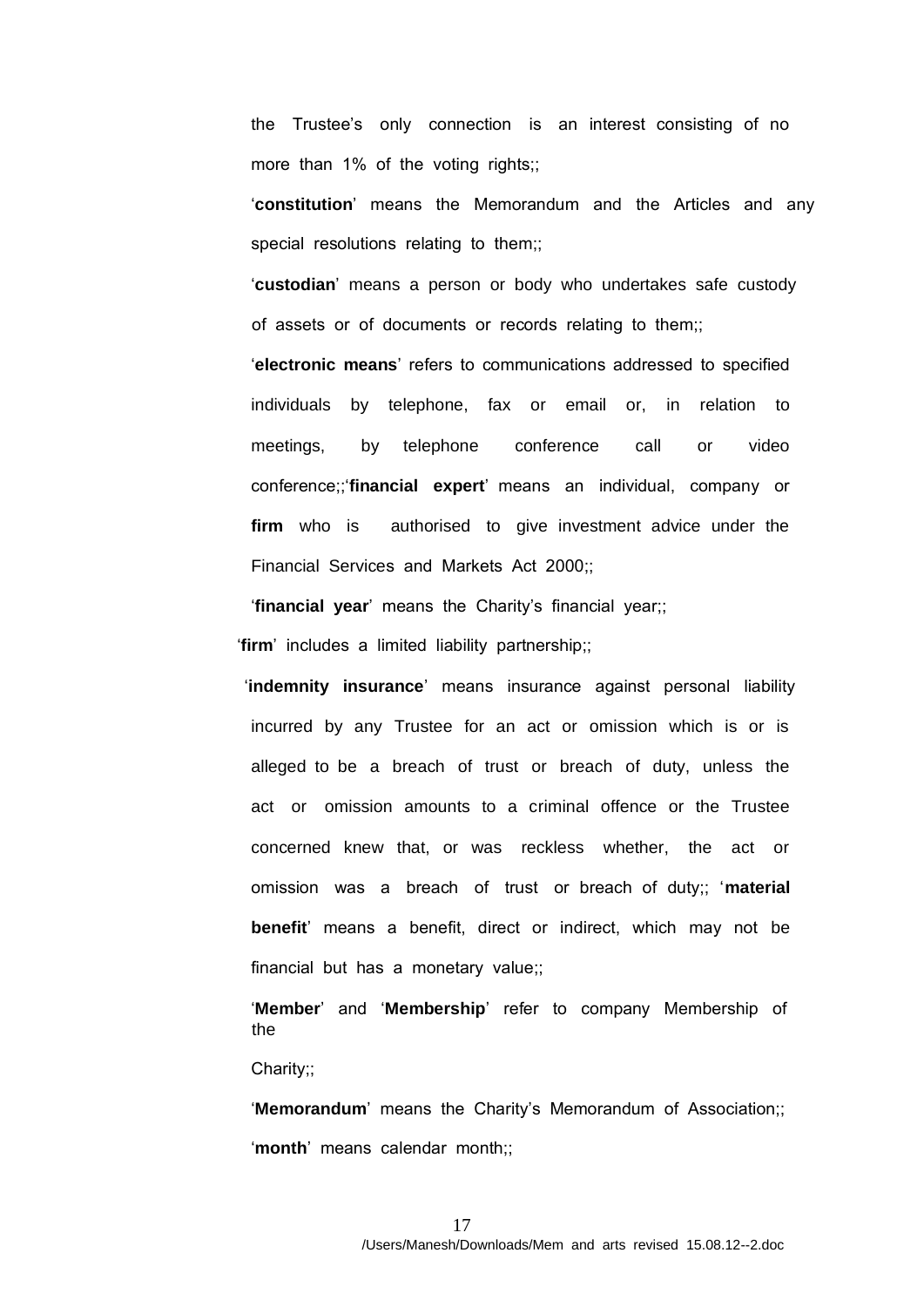'**nominee company**' means a corporate body registered or having an established place of business in England and Wales which holds title to property for another;;

'**ordinary resolution**' means a resolution agreed by a simple majority of the Members present and voting at a general meeting or in the case of a written resolution by Members who together hold a simple majority of the voting power. Where applicable, 'Members' in this definition means a class of Members;;

'**the Objects**' means the Objects of the Charity as defined in Article  $1::$ 

'**Resolution in writing**' means a written resolution of the Trustees;; '**Secretary**' means a company secretary;;

'**special resolution**' means a resolution of which at least 14 days' notice has been given agreed by a 75% majority of the Members present and voting at a general meeting or in the case of a written resolution by Members who together hold 75% of the voting power. Where applicable, 'Members' in this definition means a class of Members;;

'**taxable trading**' means carrying on a trade or business in such manner or on such a scale that some or all ofthe profits are subject to corporation tax;;

**'The Community Centre'** means the Community Centre operated by the Charity from time

to time;;

'**Trustee**' means a director of the Charity and 'Trustees' means the directors;;